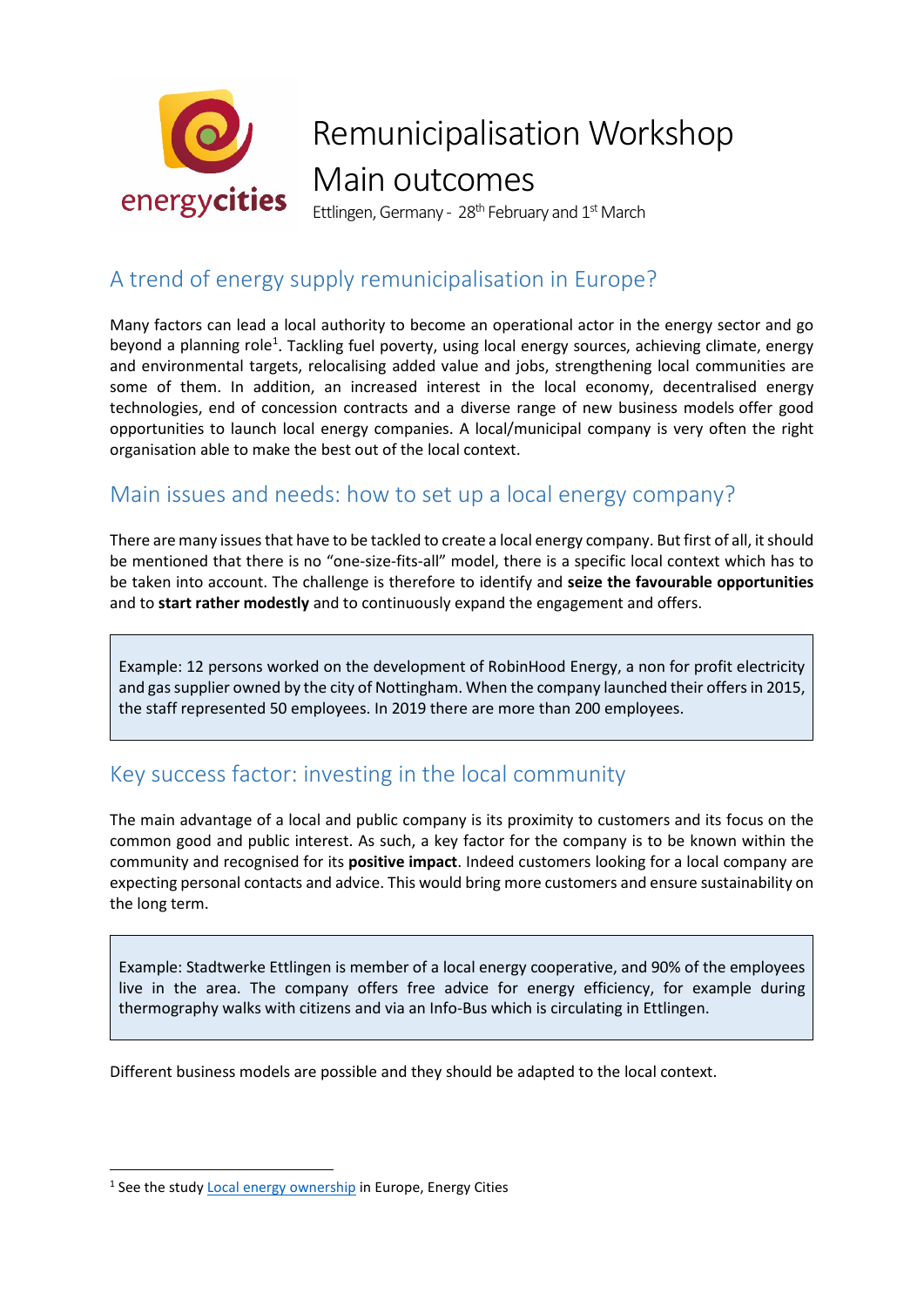### Business model (I): From an energy supplier towards an integrated model

The following trend can be underlined: it is less costly to **start as a supplier** (buying energy on the wholesale markets and selling it to end-users) than producing energy. Indeed up-front investment costs are much less important. But the energy market (especially electricity and gas markets) are really competitive and it is difficult to achieve an adequate margin to gain benefits. Thus it could become important to start producing energy to reduce costs and to propose additional services to keep attracting customers. However in some countries legislation blocks the integrated model, mainly when it comes to the regulated activities, such as transport and distribution of energy.

Example: Stadtwerke Müllheim-Staufen (SWMS) was set up in 2009 to supply heat, water, gas and electricity. Then it gradually started to produce energy (heat and electricity). In 2019 the electricity production covers around 20% of the electricity sales. The goal is to achieve 100% in 2050.

### Business models (II): being a multiple-energy supplier is a key advantage…as well as being a multiple-energy producer

Supplying **different kinds of energy** (electricity, heat, gas…) is an advantage to attract customers, who usually prefer to have one single supplier instead of several. It also allows to reduce costs through synergies for management and operations (relations with customers, internal sales department). Some local utility companies also propose water supply or telecommunication services in addition to energy. The same apply for the energy production: synergies can be found to reduce costs and being less dependent on external companies. Added value can be created by coupling electricity and heat production (for example via heat pumps and cogeneration units) or by operating water network and heating and cooling networks.

Example: In Kalundborg, an industrial symbiosis concept has been deployed for many years, based on circularity. For example the wastewater of the area, managed by the municipal utility company, is provided to an industrial company which extracts organic matter to produce biogas. Then the local company recovers heat from wastewater to supply the DHC network.

### Business models (III): the end of Feed-in-Tariffs leads to new business models for energy producers

Some local energy companies invested in energy plants (like solar panels, wind turbines, hydro power plants, CHP plants) to produce electricity but most of the time this energy has been sold through Feedin-Tariffs scheme. However, with the decreased use of these kind of schemes by national governments, **new business models are emerging** like aggregation (pooling electricity from small decentralised power plants to sell it on the wholesale market) or direct supply to end-users.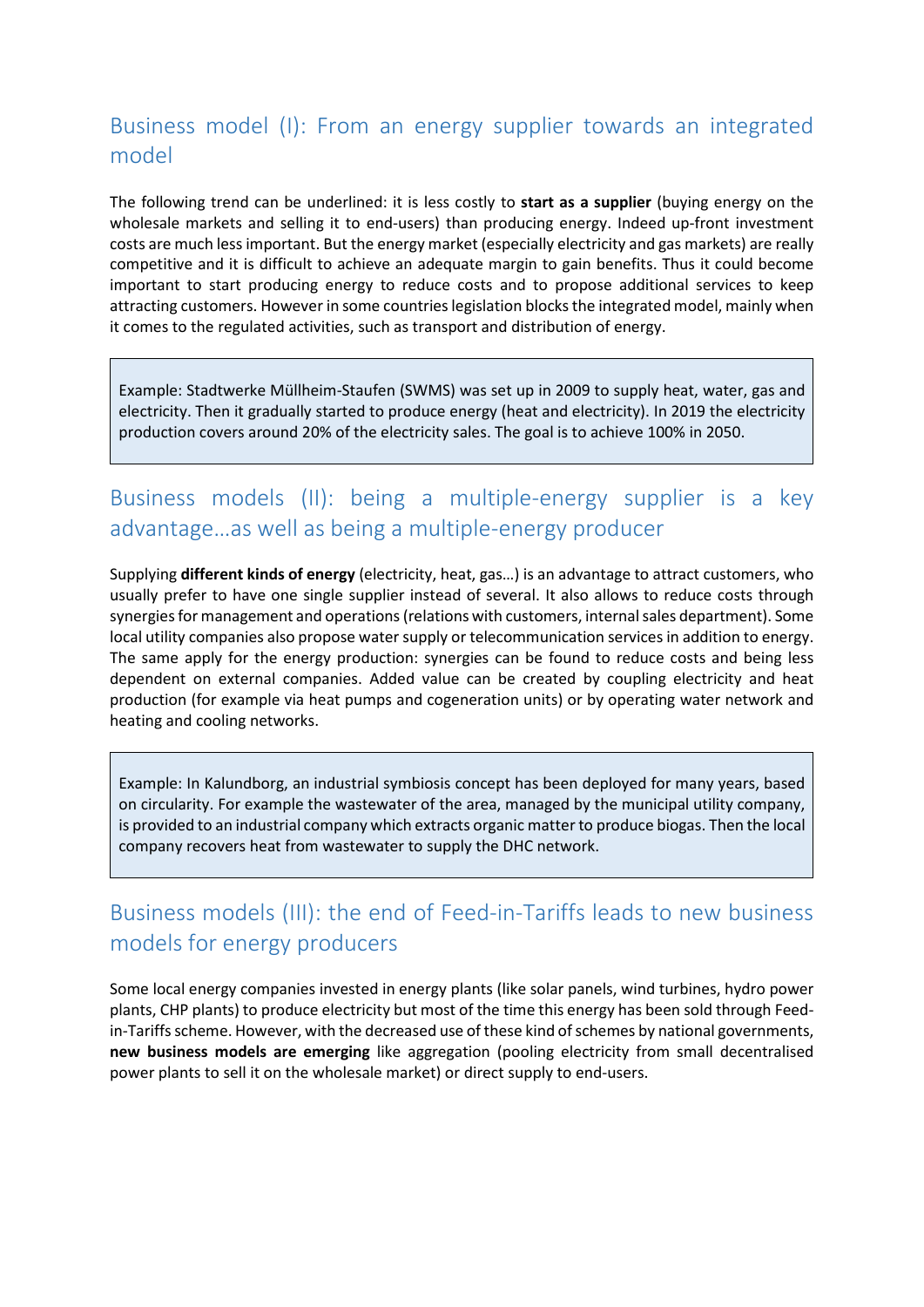### Business models (IV): a lot of services can be offered in addition of energy

The energy market is an ever-changing world, today mainly through decarbonisation, decentralisation and digitalisation. It opens a lot of opportunities: local energy companies can offer third-party financing, energy performance contracts, technical services (boilers' maintenance, meters' change and billing), e-mobility services, and building energy management.

Example: Stadtwerke Ettlingen (SWE) offers energy performance contracts, proposing customers to replace their old gas boilers with highly performing ones for free in exchange of a long-term gas supply and maintenance contracts. It also installed 20 electric charging stations in the area and proposes a car-sharing service (20 electric vehicles) to foster the development of e-mobility. Besides, the local company manages several municipal buildings including swimming pools and optimises their energy consumptions.

### Data protection and hacking: in a digitalised world, these two topics are growing issues

More and more operational equipment, especially for the electricity grids, are connected to the Internet and remotely managed. This leads to a risk of digital attacks which could have important negative consequences, like black-out.

Example: Stadtwerke Ettlingen is working to improve data protection and protect its infrastructures against hacking.

### Pricing: attractive offers in line with strategic goals but not the least expensive ones

It is necessary to have a **fair price** to attract customers but being the least expensive actor on the market is not always necessary. Customers choose a local company mainly for the **relationship**: they want to have someone to talk to and know their supplier. Price is one decision factor but not the only one. There are many pricing possibilities according to the company goals. Some electricity tariffs can support the electricity self-consumption. Some companies offer lower prices to local customers or different prices according to customer categories (students, elderly...).

Examples: RobinHood Energy offer very attractive tariffs on the pre-paid segment because deprived households having pre-paid meters are the core target of the company whose goal is to fight fuel poverty.

#### Grid ownership: better but not compulsory

It is not necessary to own gas and power grids or district heating networks to start an energy company. However, it is usually **a source of revenues** for the grid owner which receives concession fees from the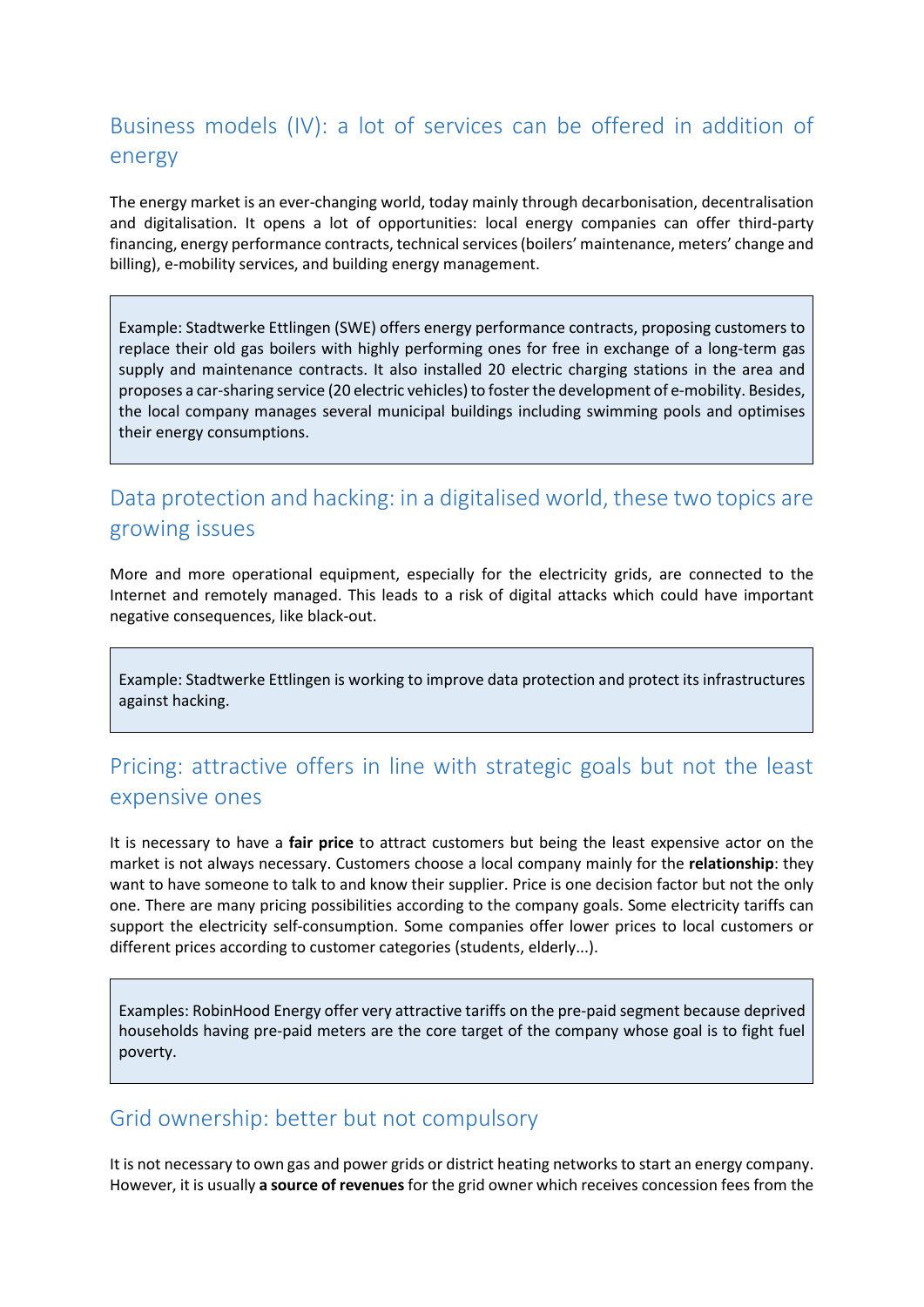operator and for the company which operates the grid. Grid operation is a regulated activity which requires a **high level of expertise**, thus it is difficult to enter this market (and sometimes impossible due to policy barriers, like for example in France).

Examples: Stadtwerke Müllheim-Staufen bought the power grid in 2012 and the gas grid in 2015. The pay-back period is around 10 years. However, the power grid is operated by a private company, the local company is the owner only.

Stadtwerke Ettlingen is more than 160 years old and is operating the power and gas grid in Ettlingen area, one the most profitable activities of the company. Since 2011 the grid operation has been done through a separate subsidiary as being a supplier and a distribution supply operator at the same time is not legally allowed.

### Finding customers (I): a strong brand required

Important point before starting a local company is to design a strong brand aligned with the goal of the company. It will be more successful if it is **linked with the local identity** and underlined the services' quality.

Example: RobinHood Energy has the goal to tackle fuel poverty and help deprived households getting access to energy at affordable prices. Their brand, based on Robin Hood, both reminds the local identity and how much they take care about people in need.

### Finding customers (II): Customers from local areas and beyond

A local company usually has local customers as first customers, as one goal is to **create value** for the local community. Local companies can reach them through attending and organising promotional events. However, more distant customers should not be neglected because they can be also interested in local companies' offers focused on customer relations, quality, social and environmental commitments. These customers can help reaching the **minimal size** allowing the company to be sustainable. As well both residential and private customers can be targeted, it could be a mistake to narrow the customer segments to one category.

Examples: The first customers of Stadtwerke Müllheim-Staufen were commercial companies which was a surprise because at the beginning the company was focused on households.

Since the energy market liberalisation Stadtwerke Ettlingen lost 15% of their customers in Ettlingen area, so they develop a marketing strategy for customers outside the territory.

Finding customers (III): the involvement in local energy communities can be a booster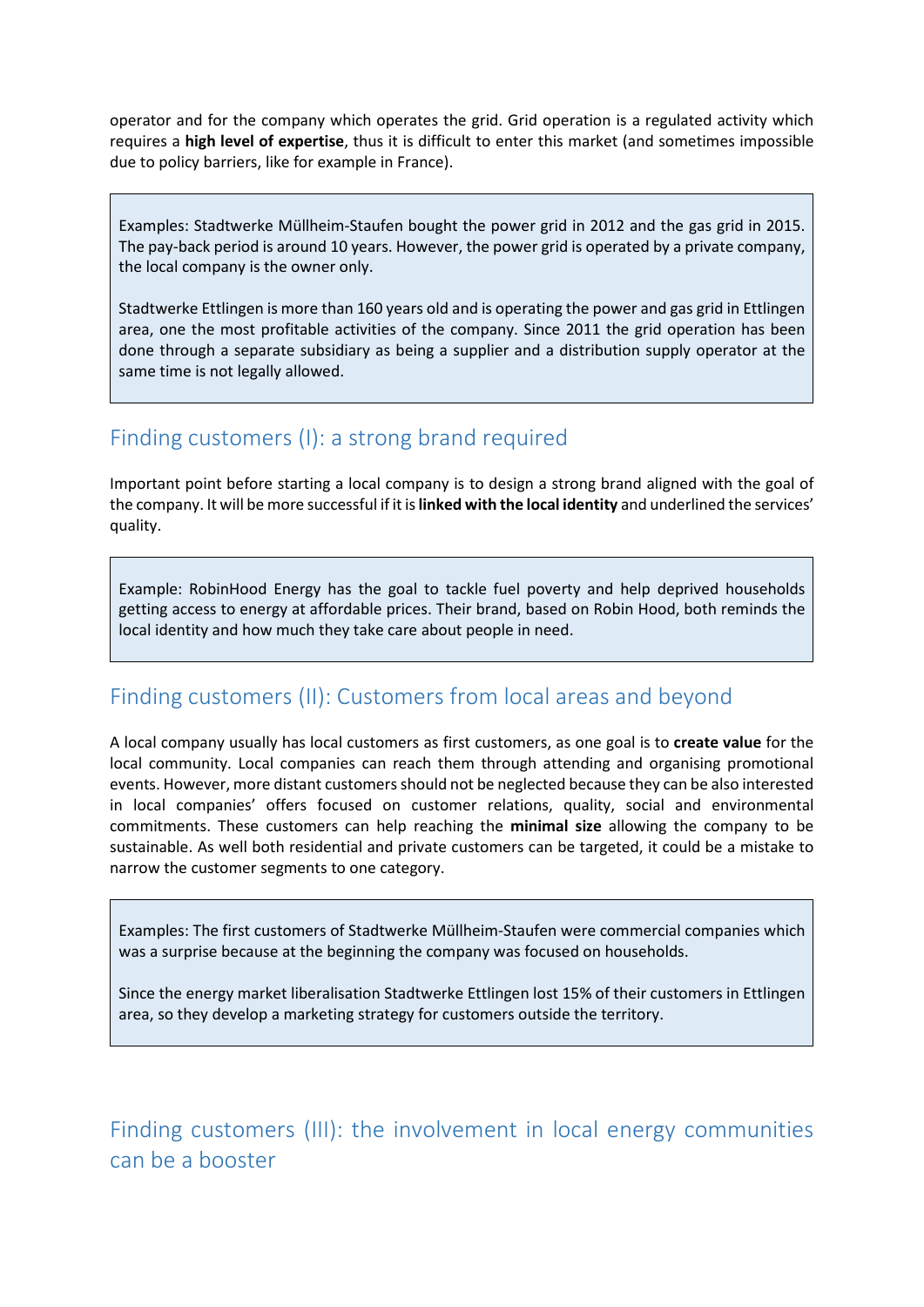The involvement of local public companies in the local energy community reinforce the position of the company as a positive impact player, under the conditions that goals of the energy community and the local company are aligned. The company can invest in the local cooperative and/or bring know-how about project development and energy market for example. In return members of the energy community often become customers and informal ambassadors of the local company.

Example: Stadtwerke Müllheim-Staufen has invested 25,000€ in a local cooperative which has developed a hydropower plant. Almost all of the cooperative members are customers of the utility company.

### Finding customers (IV): building partnerships is key

Building partnerships is key to reaching new customers and propose new services. One way to do so is to propose **white-labels** to other municipalities. This enables them to propose energy offers of the company under their own brands. It can help them strengthen their local identity and it brings new customers to the local company.

Example: RobinHood Energy has partnerships with 9 local authorities and social companies to propose its services under white labels.

### Finding human resources (I): the barrier of the public salary scale

Entering the energy markets requires skills and experience and it is a key issue to hire competent employees. Sometimes public companies are subject to the salary scale of the public sector, which can be a barrier to attract experienced people. If possible the legal form of the company should authorize to propose **attractive salaries**.

Example: Stadtwerke Ettlingen, unlike Stadtwerke Müllheim-Staufen, is not able to decide the salary grid in the company, which makes them more difficult to attract high-skilled employees.

### Finding human resources (II): the company board and the shareholders can be a valuable source of knowledge

The board of the companies can include people outside the city council who will bring their experience and knowledge of management and business. Besides it could be interesting to propose to an existing utility company to be a shareholder of a new local company (joint-venture). This utility company could also transfer knowledge to the new one.

Example: the company board of Stadtwerke Müllheim-Staufen includes 5 city representatives and 7 external persons who brings different competencies. The 3 shareholders are two cities (Mullheim and Staufen) and one utility company.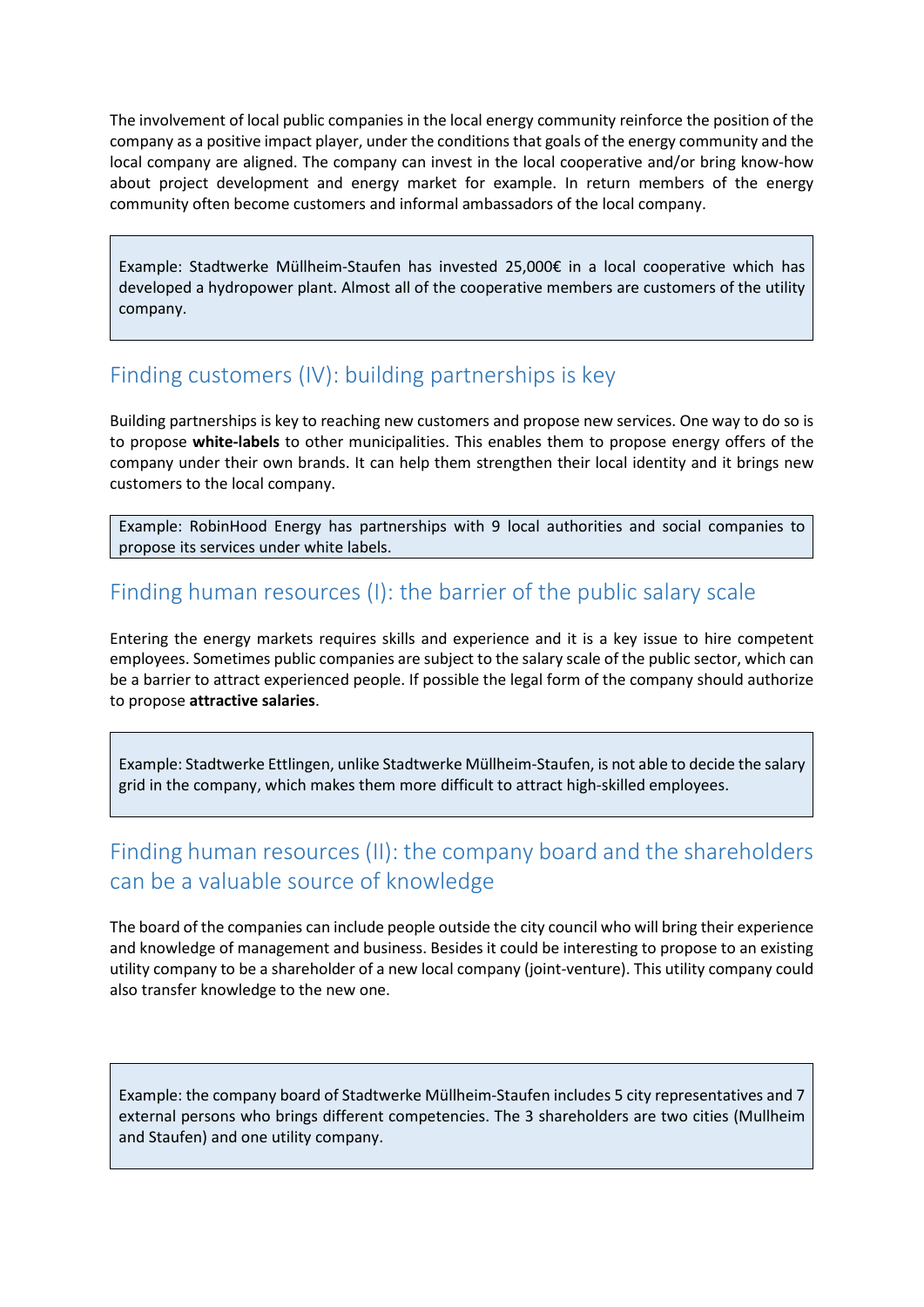### Financing (I): up-front investment costs are usually high and finding other financing solutions than the municipality budget is often required

The energy sector is usually a highly capital-intensive sector which required huge investments with a long payback period. Municipal companies cannot afford to have loans with interest rates of 5%, usually their acceptable rate is 2%. One financing solution can be the emission of **green bonds** from the municipality which can be invested in green projects conducted by the municipal company. Another option is to have partnership with **pension funds** which can lend money on a long-term period and do not require to be reimbursed during the first operation years, which gives time to become profitable.

Example: Mijnwater BV, originally a company owned by the municipality of Heerlen in the Netherlands, is developing and operating district heating and cooling networks. In this kind of projects almost 90% of the investment is for infrastructures, with a payback period around 25 years.

Kalundborg municipality emitted green bonds for an amount of 500 million kroners. Investors were even willing to buy bonds for 1,500 million kroners in total, showing that there is high-interest for the implementation of green projects by the municipality.

## Financing (II): municipal companies are a source of revenues but also a

#### risk

Municipal companies can be a source of revenues for municipalities but also a source of costs in case the company is in deficit. In a highly competitive market, it is important to give **agility** to the management and have **flexible decision making** processes, so that the company can be reactive. Longterm investments have always a part of uncertainty, as customers are often reluctant to sign long-term contracts (more than 5 years).

Example: Stadtwerke Ettlingen has been profitable for many years but due to the economic crisis (2009-2012) the company's annual balance was in deficit for 3 years. The municipality had to pay for the losses. Annual benefits in the past years have been situated between  $0.5 - 1.5$  m $\epsilon$ .

RobinHood Energy is a not-for-profit company so the benefits are not redistributed to the municipality. However the municipality is lending money to the company with an interest rate (if not, it would be kind of public aids); so the municipality is perceiving some revenues from the company. In addition, Nottingham municipality has invested around 7 million pounds to set up the company, which is now evaluated at 30 Million pounds.

### Tackling energy poverty: a difficult task not always in the priority of energy companies

Energy poverty is a risk for energy companies as they have to deal with people who are not able to pay their energy bills. There are different ways to tackle fuel poverty, it could be done via **discounted tariffs** for people in need, or via **trainings** about energy management and efficiency. However, depending on the goals of the municipality and the company, it is not always seen as the responsibility of the company but rather a social issue. Having regard to the data protection, a municipal energy company